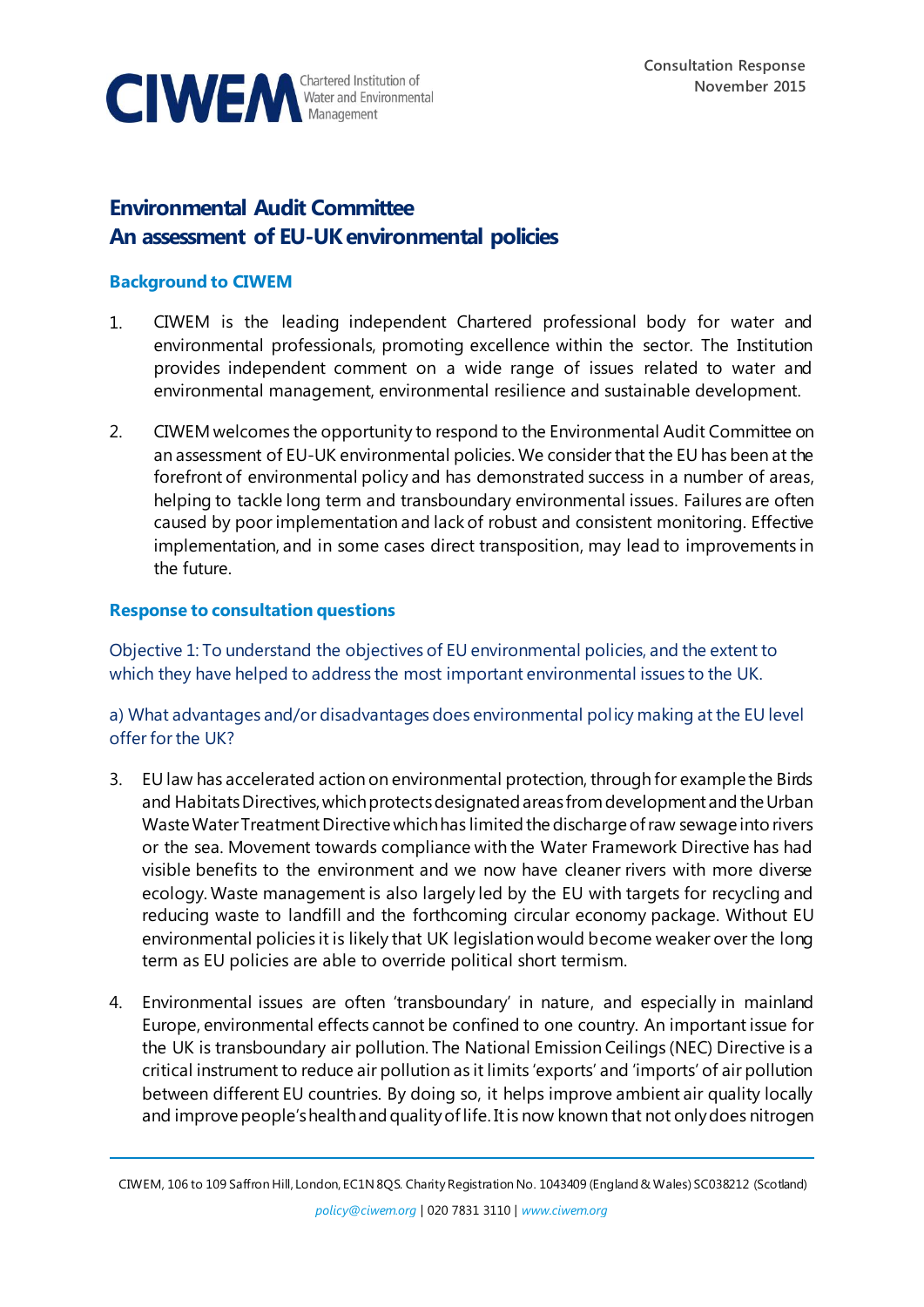(and ozone) cause harm to human health but also that it has devastating effects on biodiversity even at low levels of deposition.

- 5. The EU has had a good track record on promoting climate change adaptation and mitigation activities. It has also encouraged better cooperation with neighbouring countries to the EU. In addition there are Strategic Steering Groups such as that for Water and Climate which coordinate thinking on incorporating climate change into River Basin Management Planning, sharing best practice and producing guidance documentation to support River Basin Management Planning implementation.
- 6. Having an EU wide level of consistency in regulation helps to maintain a continuous and fair approach to dealing with environmental issues. It also allows Members States to play a part in reaching a wider geographical or strategic objective (helping ones neighbours or benefitting from their efforts). Such policies also allow for benchmarking, providing better transparency and distribution of costs. It can also create a level playing field to avoid distortions in industrial competitiveness. Policy making at this level also provides greater impact on a global scale and leverages each Member State's contribution to global goals.
- 7. There have been some disadvantages from the unintended consequences of legislation which the UK is tied to. For example the transport biofuels policy did not fully consider the environmental and social impacts in terms of biodiversity loss, fertiliser requirements and the loss of farmland for food production. The fruit and vegetable specifications set out in EU guidelines have created an excess of wasted food and its associated water and fertiliser.

### b) Has the right balance between the objective of setting a flexible common EU framework for tackling cross-border environmental problems, and allowing for distinct national approaches to be taken into account been achieved?

- 8. The EU sets out the framework for environmental legislation and each Member State implements the articles under its own legislative framework using subsidiarity as appropriate. Subsidiarity has worked in many instances, however sometimes it has added complexity. Where MEPs are in full agreement, more direct transposition (i.e. as regulation) may often work better.
- 9. Flexibility in transposition, should in effect, only be necessary where there are unique circumstances. For example very large cities such as Paris and London were unable to meet Urban Waste Water Treatment Directive deadlines for storm water discharges. A more federal approach in these circumstances may be more appropriate.

c) How successful has the implementation of EU environmental policy and the role of the EU as an international negotiator on environmental issues been for the UK? In areas where this has fallen short, where could improvements be made?

10. As a larger body than individual nations, with the influence to deliver action, the EU can negotiate more effectively and efficiently internationally. The leveraging effect has certainly increased the impact of the UK. Inconclusive international negotiations are far too common. The EU can use its ability at making policy, negotiating, researching and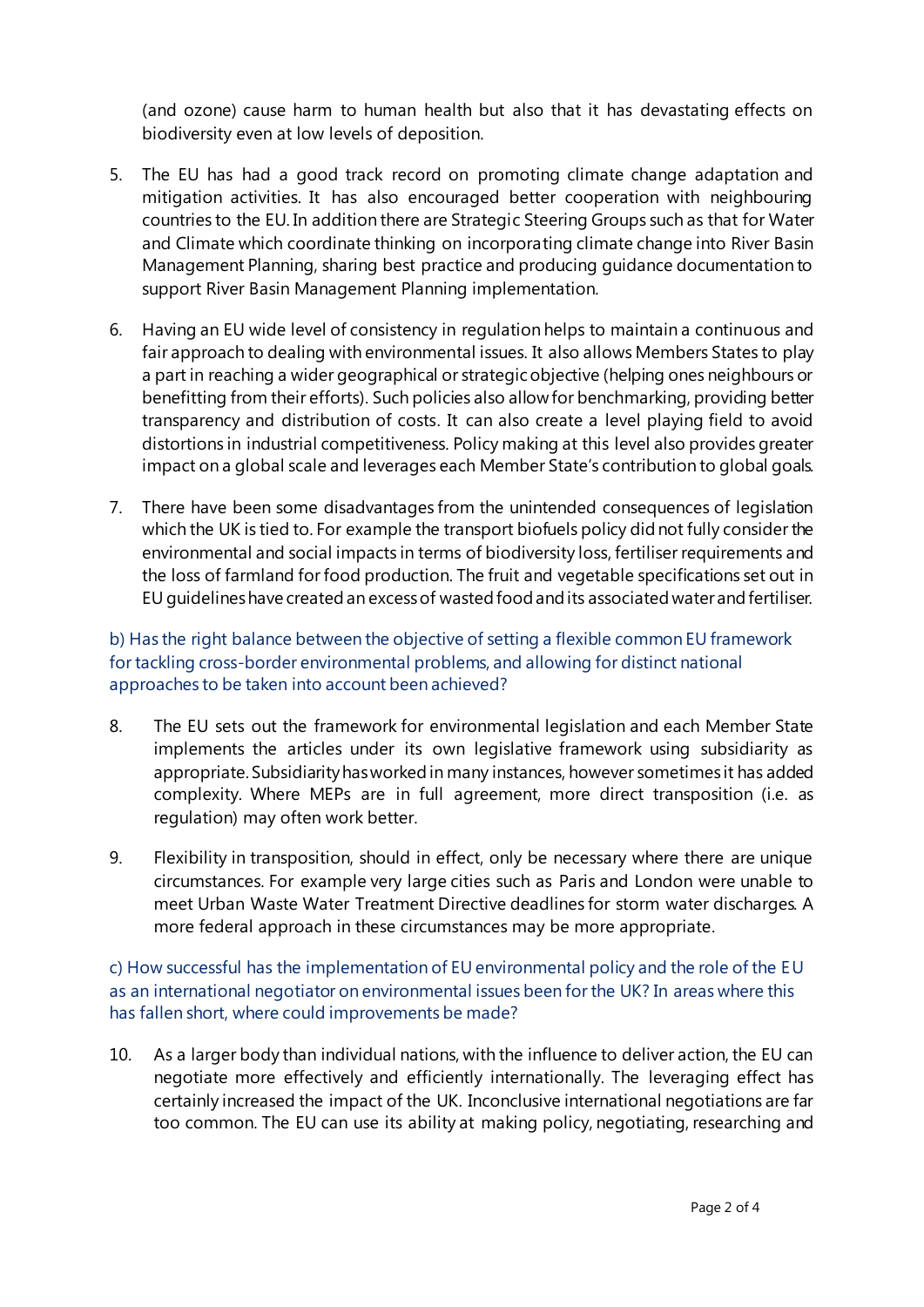drawing together actors to become a leader in global negotiations. Yet at the same time, the EU needs to streamline its processes for arriving at negotiating positions and ratifying agreements made.

Objective 2: To understand the implications of EU environmental policies on UK environmental protection.

a) Have EU environmental policies taken into account the specific character of environmental issues in the UK?

11. There is generally enough scope in subsidiarity to take account of specific regulatory issues, as the high level EU environmental policies are broad enough. There is occasionally a conflict between some aspects of EU environmental policy, for example between Habitats Directive and Water Framework Directive targets. Although there is a clear link made in the legislation for the Water Framework Directive to take account of the Protected Area targets for Special Areas of Conservation and Special Protection Areas (SPA), in practice conflicts between the two can happen. Two specific examples of this in the UK: SPA grassland habitat has developed based on river deposits of historic metalmining related sediments with niche species adapted to it. The Habitats Directive would require the conservation of this habitat, while the Water Framework Directive would require removal of the potential source of contaminated sediment. Other conflicts exist where artificial structures (e.g. weirs) have created SPA wetland. Removing the weir helps meet Water Framework Directive targets to re-naturalise the system, but the drop in the water level could potentially impact the SPA. It is not clear which takes precedent.

## b) How effective have EU environmental policies been in addressing environmental issues in the UK? What work still needs to be done?

- 12. There have been numerous examples of environmental improvement, especially in the river and coastal water improvement<sup>1</sup> through the Water Framework Directive and progress has been made on sustainability, however much more can be done. The greatest challenges, may include adapting to climate change and putting in place the frameworks to move from a linear to a more resource efficient, circular economy.
- 13. The Water Framework Directive in particular has been a key stimulus for improvements to river catchments at both a site specific level and more widely in terms of catchment management. There are clear benefits beginning to be documented from the work undertaken to improve rivers under the first cycle of River Basin Management Plans in terms of physical modification, water quality and particularly removing impoundments and barriers to fish passage. It may take time to quantify the wider benefits of this work.
- 14. EU Environmental Directives are often inter-twined with wider international treaties including the Ramsar Convention (169 countries) and the Bern Convention. This blurs the

l

<sup>1.</sup> Metcalfe et al. 2012. An assessment of the nonmarket benefits of the Water Framework Directive for households in England and Wales.<http://onlinelibrary.wiley.com/doi/10.1029/2010WR009592/full>